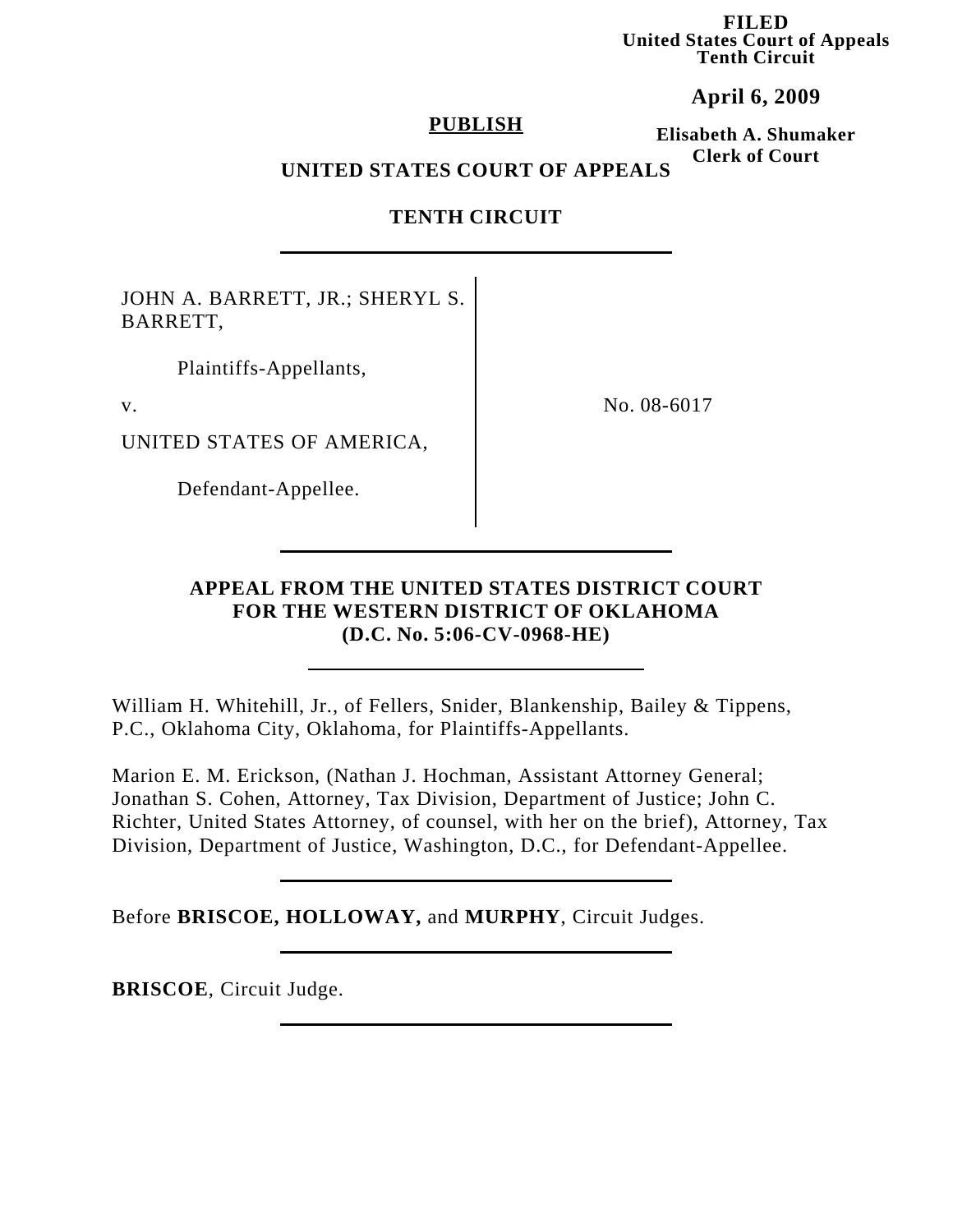John A. Barrett, Jr.<sup>1</sup> ("Barrett") filed suit under 28 U.S.C. § 1346(a) against the United States seeking refund of the federal income taxes, penalties, and interest paid by him pursuant to an Internal Revenue Service ("IRS") assessment for the tax year ending December 31, 2001. Barrett timely appeals the district court's grant of summary judgment in favor of the United States. We have jurisdiction pursuant to 28 U.S.C. § 1291 and affirm the district court's ruling that the salary paid to Barrett as chairman of the Citizen Potawatomi Tribe (the "Tribe" $)^2$  was not exempt from federal income tax. We also affirm the district court's ruling on the accuracy-related penalty.

### I

Barrett is a member of the Tribe and has been involved in the Tribe's governance since 1971. In 1985, Barrett was elected chairman of the Tribe at the annual meeting of the Tribe, and he has been re-elected to the chairmanship through to the present time. He held the chairmanship during the 2001 tax year.

The position of tribal chairman is included within the executive branch of the Tribe and encompasses various constitutional duties. The constitutional duties of the chairman include acting as head of the executive branch of the Tribe,

<sup>&</sup>lt;sup>1</sup> Sheryl S. Barrett is also a captioned plaintiff-appellant because she and John Barrett were married in 2001 and filed a joint income tax return. Her identity and activities are not otherwise relevant to Barrett's appeal.

 $2$  The Citizen Potawatomi Tribe was formerly known as the Citizen Band Potawatomi Indian Tribe and is a federally recognized tribe of American Indians.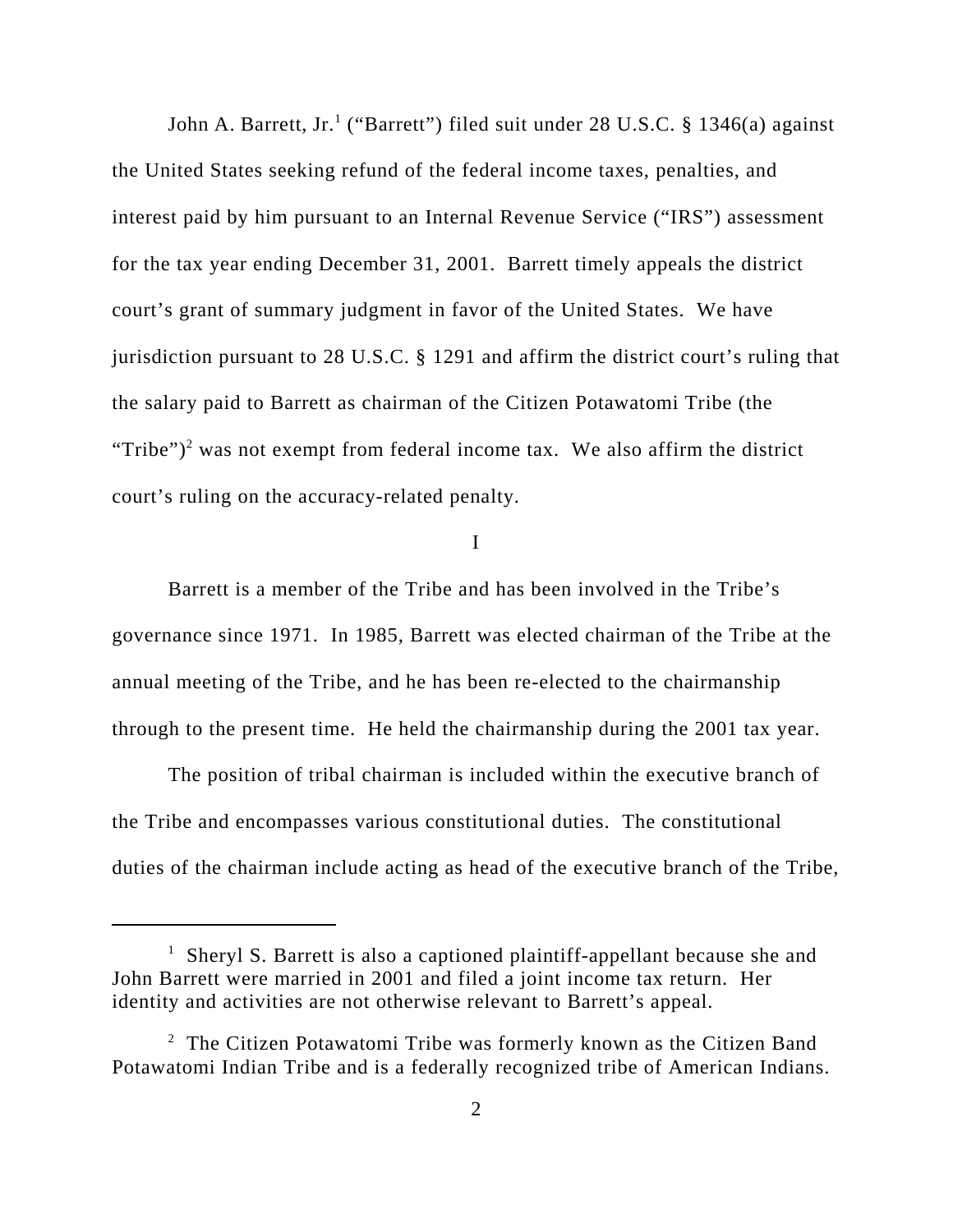general supervision of the daily affairs of the Tribe, seeing that the laws of the Tribe are faithfully enforced, and presiding over meetings of the various governmental bodies of the Tribe. The constitution of the Tribe also provides for a separately elected judicial branch, and a legislative branch called the Business Committee. The Business Committee is comprised of the following elected positions: chairman, vice chairman, secretary/treasurer, and two councilmen. Persons elected to these positions are all elected by the Tribe at its annual meeting. The functions of the Business Committee include developing a budget for the Tribe's funds and appropriating funds for the day-to-day operations of the Tribe. As regards the compensation paid to the chairman of the Tribe, the Business Committee budgets funds and appropriates the compensation to be paid.

In the late 1940s and early 1950s, the Tribe brought various claims against the United States before the Indian Claims Commission. These claims were brought pursuant to the Indian Claims Commission Act, 25 U.S.C. §§ 70-70v-3 (1946) (repealed). This remedial legislation was passed to settle "claims arising from the taking by the United States, whether as the result of a treaty of cession or otherwise, of lands owned or occupied by the claimant without the payment for such lands or compensation agreed to by the claimant." 25 U.S.C. § 70a. As a result of these claims, the Tribe was awarded judgments against the United States in the 1970s and 1980s, which were held in trust by the Secretary of the Interior.

3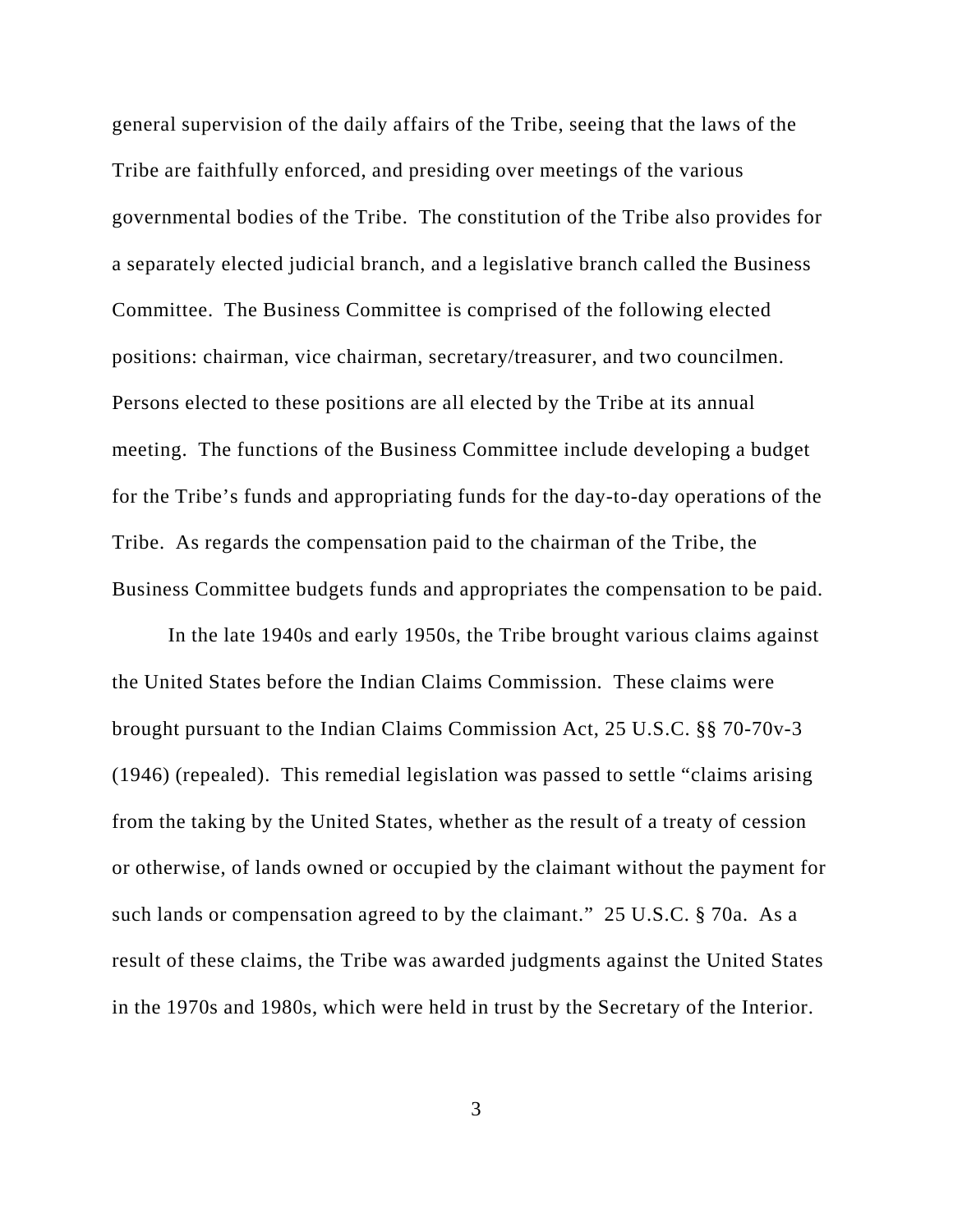The Indian Tribal Judgment Funds Use or Distribution Act, 25 U.S.C. §§ 1401 et seq. (the "Distribution Act") governed the distribution of the judgment awards to the Tribe. Pursuant to the Distribution Act, the Tribe and the Secretary of the Interior developed a use and distribution plan which became final and was published in the Federal Register on September 8, 1983 (the "1983 Plan"). 48 Fed. Reg. 40567-01 (Sept. 8, 1983).

Under the 1983 Plan, 70 percent of the funds were distributed pro rata to the members of the Tribe, and 30 percent of the funds were set aside for programming, to be held in perpetual trust by the Secretary of the Interior, with the income from such funds to be used for real estate acquisition, development of the Tribe, including increasing the effectiveness of the government, and the maintenance of the property of the Tribe. As required by the Distribution Act, see 25 U.S.C. § 1407 (stating that "none of the funds which—  $(1)$  are ... held in trust pursuant to a plan approved under the provisions of this chapter . . . shall be subject to Federal or State income taxes"), the 1983 Plan states: "None of the funds distributed per capita or made available under this plan for programing shall be subject to Federal or State income taxes." 1983 Plan, § 6(b).

The 1983 Plan provided that programming funds (*i.e.*, the 30 percent trust fund set asides) were to be used pursuant to a Ten-Year Tribal Acquisition,

4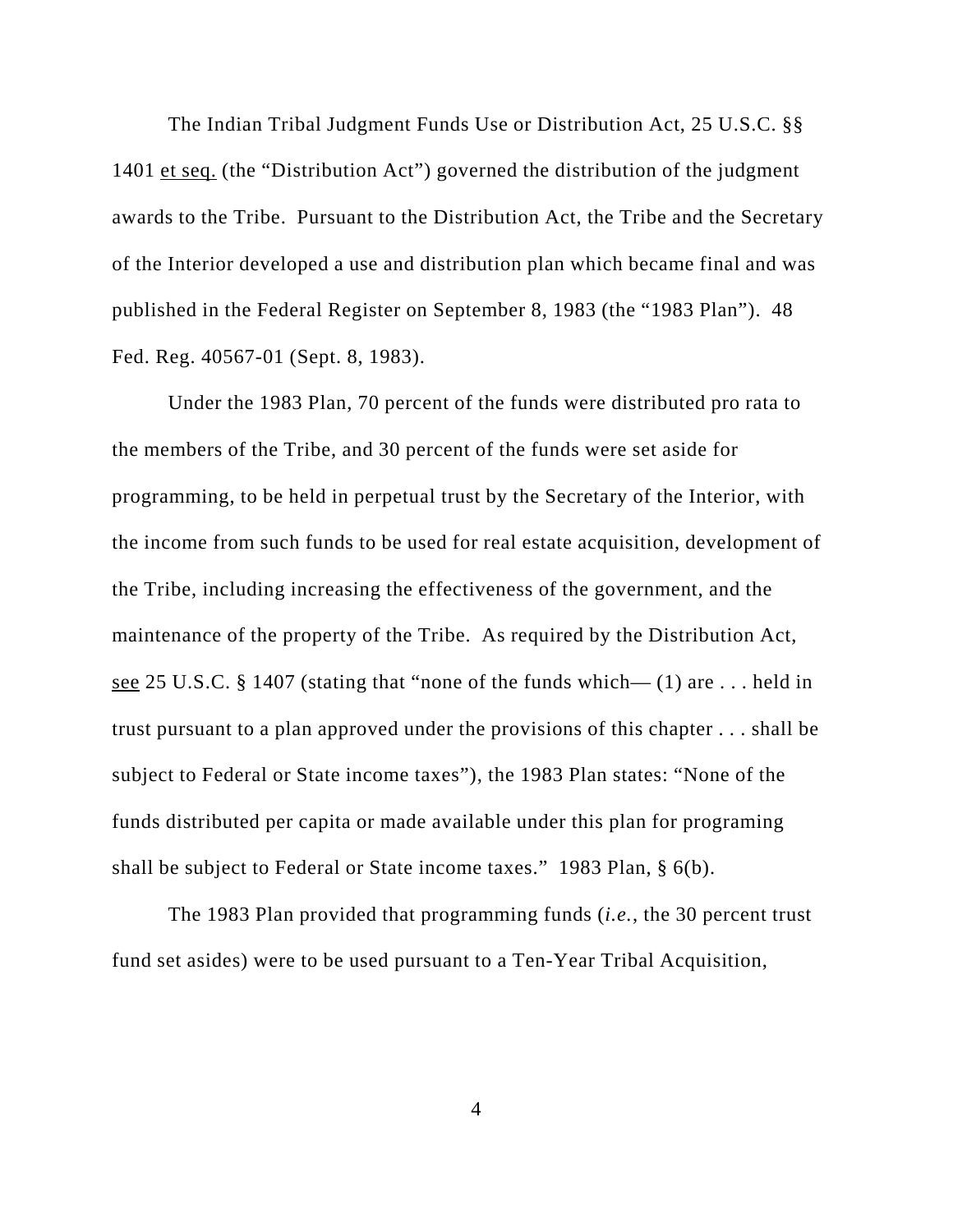Development, and Maintenance Plan ("Ten-Year Plan").<sup>3</sup> The 1983 Plan specified that the Ten-Year Plan should include as uses for the funds "the acquisition of additional lands to build upon the tribal land base, the development of the tribe's assets and to provide for the maintenance and care of the tribal property." 1983 Plan, § 5(d). The 1983 Plan further provided that "[a]t the end of the 10-year program period, the [Tribe] shall evaluate the tribal needs as concerns the remaining balances in the program principal and interest accounts, and any changes proposed by the [Tribe] shall be subject to approval by the Secretary." 1983 Plan, §5(d)(iii).

As required by the 1983 Plan, the Tribe and the Secretary of the Interior developed the Ten-Year Plan. The Ten-Year Plan defined the terms "acquisition," "development" and "maintenance," as used in the 1983 Plan. "Development" is defined as "those activities and/or actions undertaken by the Tribe to in some way cause growth, building up, expansion, strengthening, increased effectiveness or other evolutionary process toward the program of the Tribe economically and/or socially and/or governmentally." Ten-Year Plan, § 1.4.

In 1994, the American Indian Trust Fund Management Reform Act of 1994, 25 U.S.C. §§ 4001 *et seq.*, was passed, which, inter alia, allowed tribes to

<sup>&</sup>lt;sup>3</sup> The United States has referred to the Ten-Year Plan in its briefing as the "1985 Guidelines."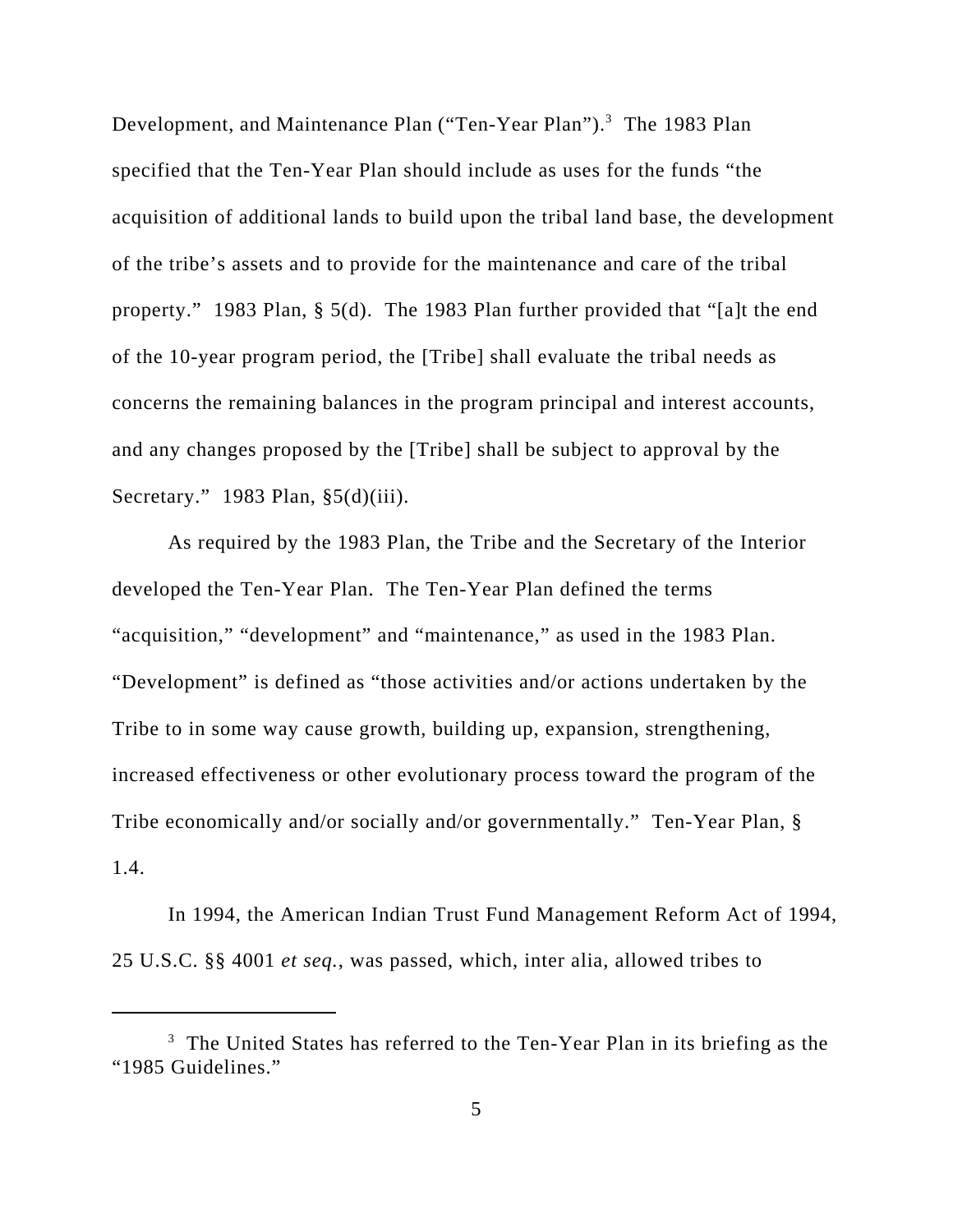withdraw and manage any trust funds held by the Secretary of the Interior on their behalf, subject to the approval of the Secretary of the Interior. In 1995, the Tribe members voted to withdraw all trust funds from the control and management of the Secretary of the Interior, and to place control and management of the trust funds with the Tribe. After withdrawal, the funds maintained their status as trust funds. In 1996, the Business Committee of the Tribe passed Resolution 96-44, which authorized Barrett, as the chairman of the Tribe, to effectuate the transfer of the management of the trust funds from the Secretary of the Interior to the Tribe, pursuant to management policies and guidelines that were to be approved by the Secretary of the Interior.

As part of the Tribe's request for approval of self-management of the trust funds, the Tribe also submitted for approval a detailed Investment Management Policy for the investment and use of the trust funds. Under the Investment Management Policy, the purposes and uses for the expenditure of the earnings withdrawn from the trust, pursuant to the annual budget approved by the electorate, remained the same as those in effect during the Secretary of the Interior's tenure as manager of the trust funds (*i.e.*, to acquire real estate, develop the Tribe, and maintain Tribe property).

In 1996, the Secretary of the Interior approved the transfer of the trust funds to the Tribe, subject to the Tribe's use and management of the funds in a manner consistent with the Investment Management Policy. The Tribe now

6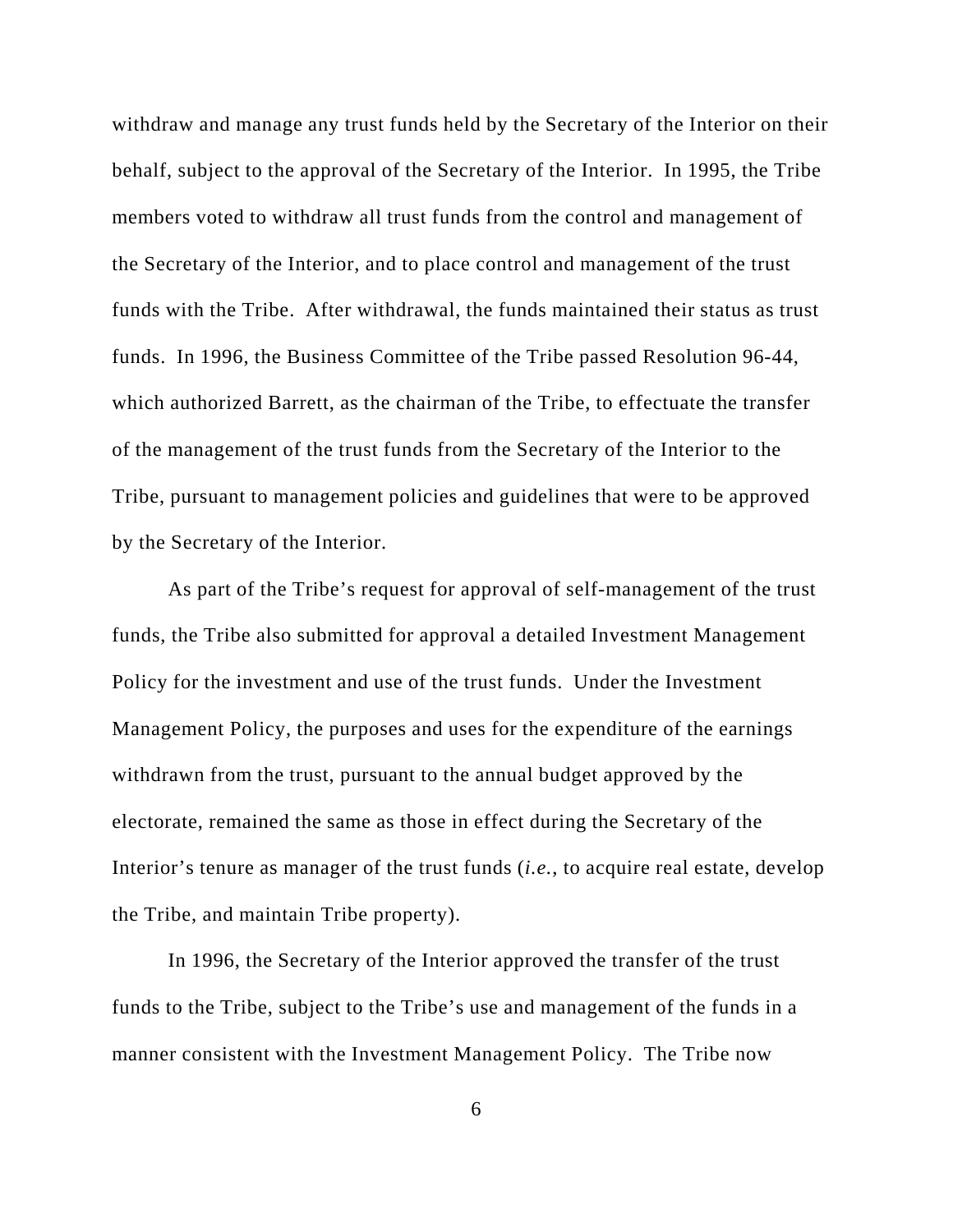maintains the trust fund in a separate trust account held with the First National Bank & Trust Company.<sup>4</sup> The Tribe's trust fund earnings which are to be expended for the year are placed in the Tribe's general fund account as a subaccount, and accounted for separately from the Tribe's general fund monies. Any earnings from the trust fund that are not included in the budget, or approved for expenditure by the general membership of the Tribe, remain in the trust fund and become part of the principal of the trust fund. The Secretary of the Interior requires the Tribe to hire an independent auditor to perform a yearly audit of the trust funds. When completed, the Tribe submits the audit report to the Secretary of the Interior.

In 1996, Barrett concluded that his salary as chairman could be paid from the earnings on the Tribe's trust fund, and that he would not be taxed on that income. Barrett suggested to the Business Committee of the Tribe that he be paid from those funds, and then he informed the accounting department of this plan. Barrett also instructed the accounting department not to withhold taxes from his compensation and not to issue a Form W-2 to him.

In 2001, Barrett received \$48,057.64 in compensation from the Tribe for his duties as chairman. This compensation was paid from the trust funds which had been previously managed by the Secretary of the Interior but were now self-

<sup>&</sup>lt;sup>4</sup> Barrett is chairman of the board of directors of the First National Bank & Trust Company.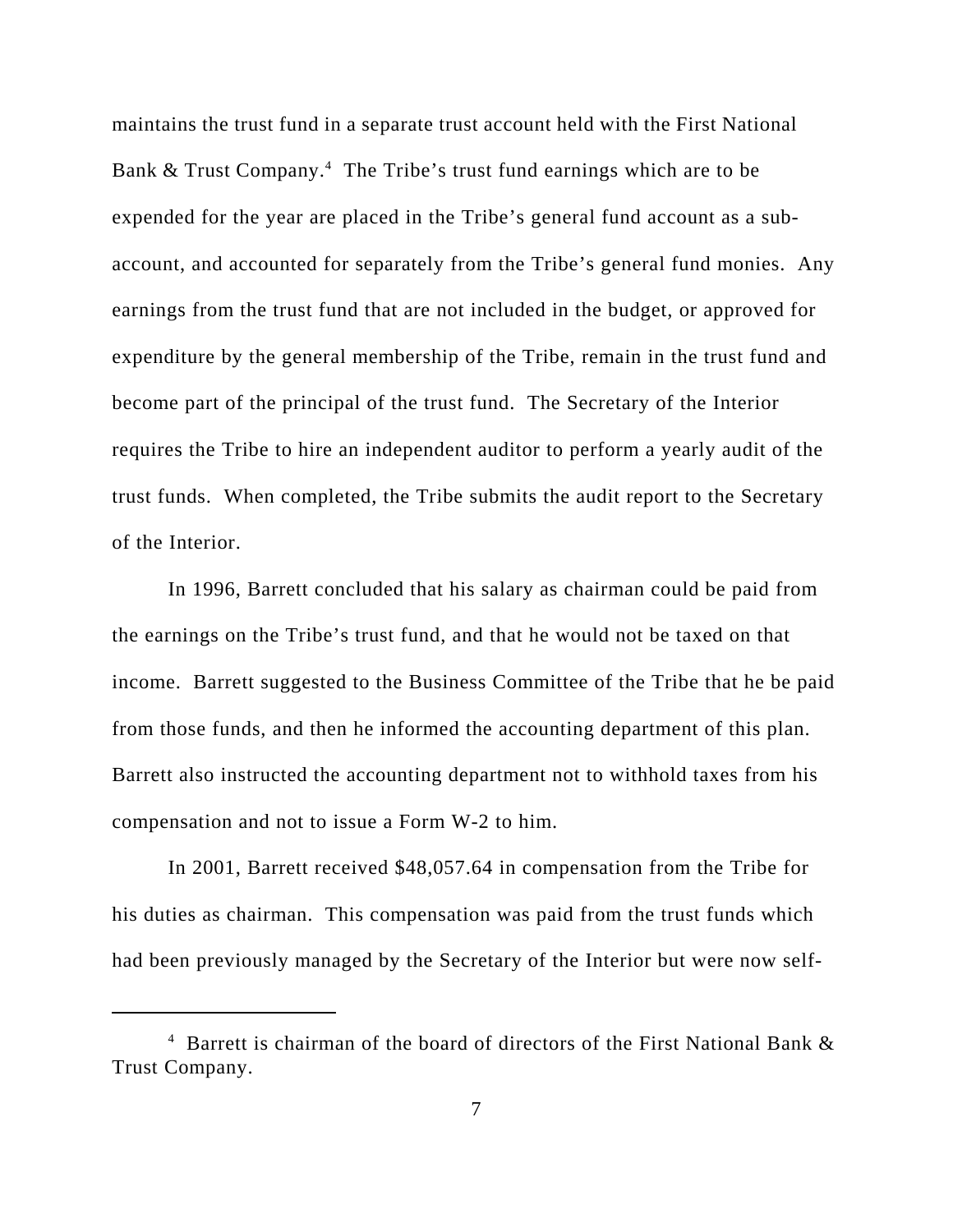managed by the Tribe. The Business Committee of the Tribe, with the approval of the Tribe's general electorate at its annual meeting, directed that the chairman's compensation be paid from the trust funds.

After the completion of an audit, the IRS determined that compensation paid to Barrett by the Tribe was taxable income to Barrett. In June 2005, the IRS issued a notice of deficiency proposing to assess Barrett for additional income taxes for the 2001 tax year. The proposed assessment by the IRS was for income taxes in the amount of \$19,355 and penalties of \$3871, pursuant to 26 U.S.C. § 6662. These amounts were ultimately assessed by the IRS, and, after payment of all amounts assessed in September 2005, Barrett, in March 2006, requested a refund of the amounts paid pursuant to assessments relating to the compensation which had been paid to Barrett as chairman of the Tribe in tax year  $2001$ .<sup>5</sup> In May 2006, the IRS denied Barrett's refund claim, and Barrett filed his complaint in the district court in September 2006, seeking review of the IRS' denial of his refund claim.

On cross-motions for summary judgment, the district court denied Barrett's motion and granted the motion of the United States. In its order, the district court rejected Barrett's argument that the compensation paid by the Tribe was exempt from income tax because it fell within the 1983 Plan's definition of

 $5$  Barrett's claim for a refund was timely under 26 U.S.C. § 6511(a), which provides a two-year limitations term, running from the date of payment of the tax.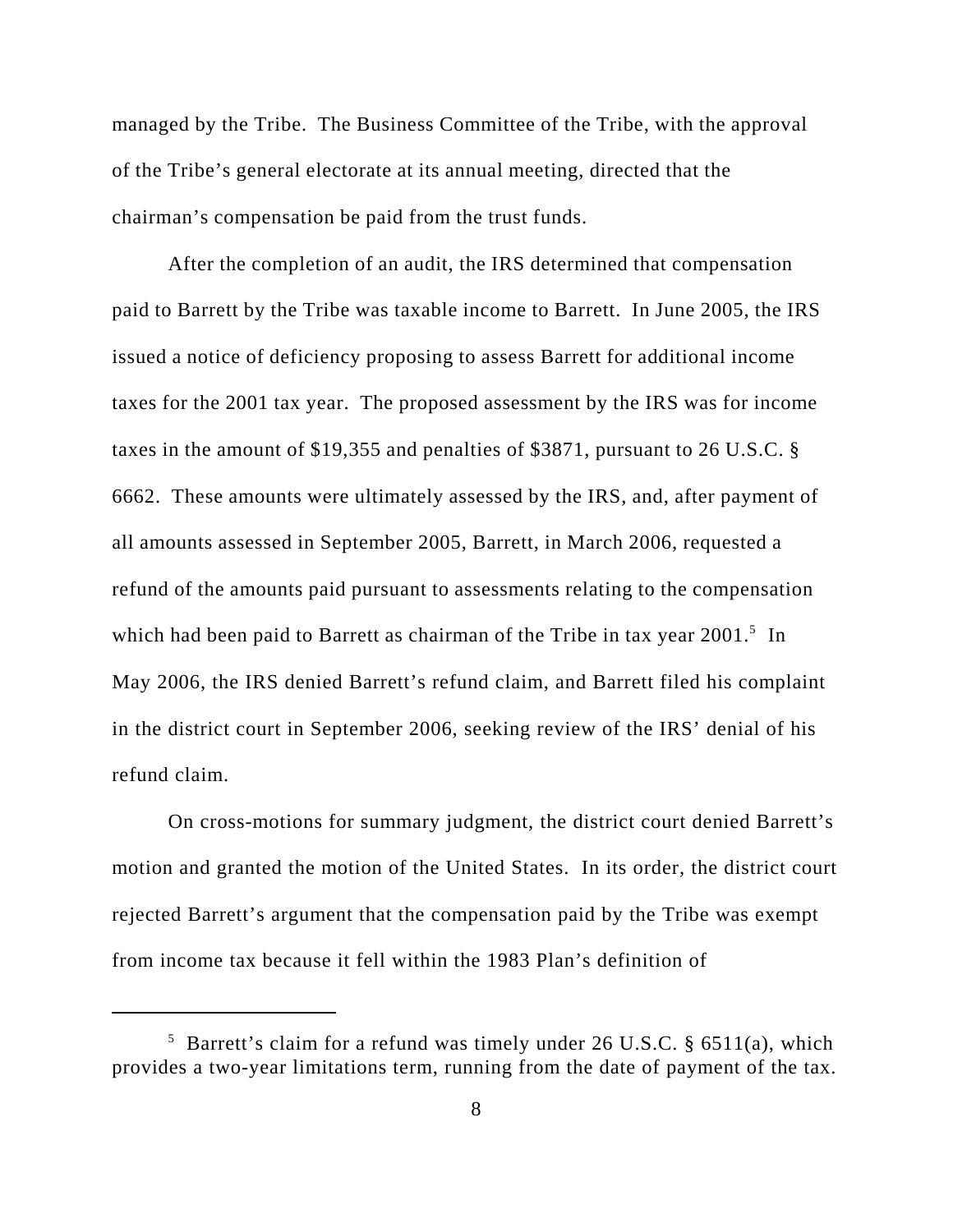"development" or that the compensation paid to Barrett was a "programming expenditure" under the 1983 Plan. The district court also found that the penalty should be sustained because, while there might be a factual question as to Barrett's subjective good faith, Barrett had not presented sufficient evidence to create a triable issue of fact as to the objective reasonableness of his position regarding the taxability of his salary.

## II

#### *A. Standard of Review*

We review the district court's summary judgment decision de novo, applying the same legal standard used by the district court. ClearOne Commc'ns, Inc. v. Nat'l Union Fire Ins. Co., 494 F.3d 1238, 1243 (10th Cir. 2007). Under this standard, summary judgment is appropriate "if the pleadings, the discovery and disclosure materials on file, and any affidavits show that there is no genuine issue as to any material fact and that the movant is entitled to judgment as a matter of law." Fed. R. Civ. P. 56(c). "An issue of fact is 'genuine' if the evidence allows a reasonable jury to resolve the issue either way and is 'material' when it is essential to the proper disposition of the claim." Haynes v. Level 3 Commc'ns, LLC, 456 F.3d 1215, 1219 (10th Cir. 2006) (internal quotation omitted). When reviewing a grant of summary judgment on appeal, we construe all factual inferences in favor of the party against whom summary judgment was entered. NISH v. Rumsfeld, 348 F.3d 1263, 1266 (10th Cir. 2003).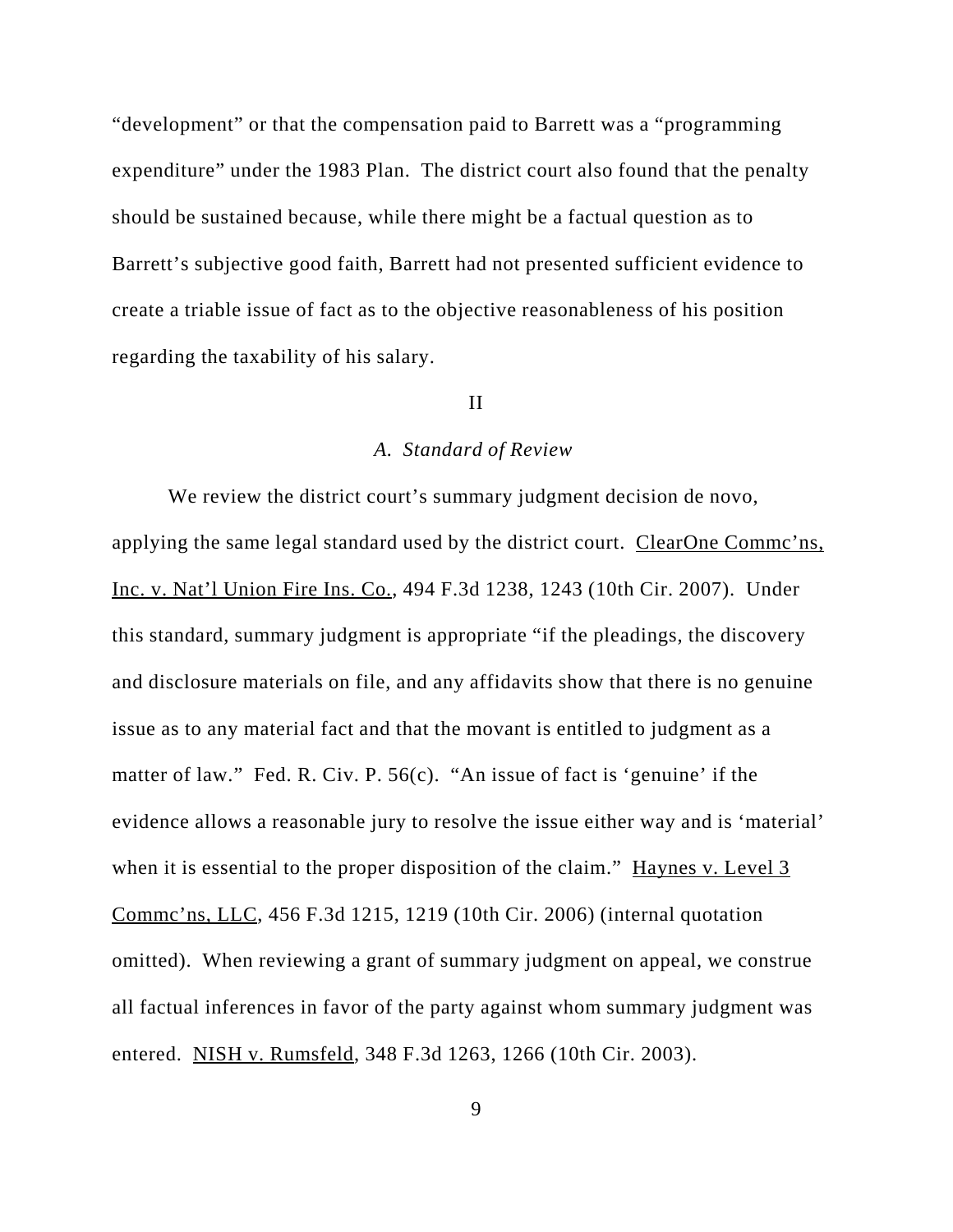#### *B. Exemption from Federal Income Tax*

Barrett acknowledges that American Indians, as United States citizens, generally are subject to the federal income tax. See Squire v. Capoeman, 351 U.S. 1, 6 (1956) ("Indians are citizens and . . . in ordinary affairs of life, not governed by treaties or remedial legislation, they are subject to the payment of income taxes as are other citizens."). Barrett claims, however, that his compensation as chairman is not taxable income because the source of the funds used to pay him was trust fund money previously awarded by the Indian Claims Commission to the Tribe, and that funds received from that source are tax exempt. Aplt. Br. at 15.

Under the Internal Revenue Code, gross income is "all income from whatever source derived," 26 U.S.C. § 61(a), and an exemption from the payment of taxes "should be clearly expressed," Squire, 351 U.S. at 6. See also Allen v. Comm'r, 91 T.C.M. (CCH) 673 (2006), aff'd, 204 F. App'x 564 (7th Cir. 2006) (unpublished) ("It is well established that Native Americans, or American Indians, as U.S. citizens, are subject to the Federal income tax unless an exemption is created by treaty or statute. For such an exemption to be valid, it must be based upon clearly expressed language in a statute or treaty." (internal citations omitted)). Barrett claims the 1983 Plan's specification that none of the funds "made available under this plan for programing shall be subject to Federal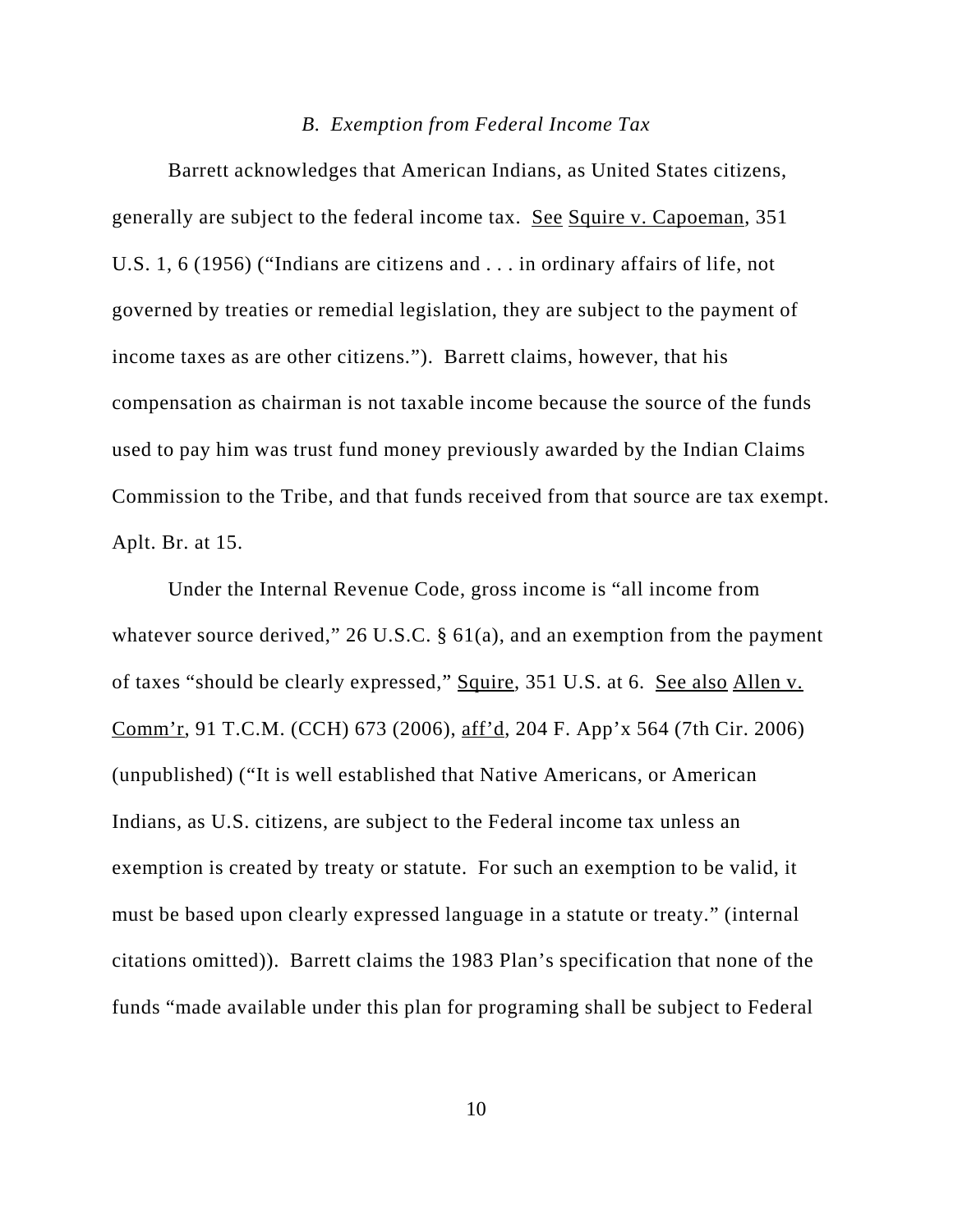or State income taxes," 1983 Plan, §6(b), is an express exemption for his compensation because his compensation was paid from the programming funds.

Specifically, Barrett argues that his compensation as the chairman of the Tribe furthers the "development" of the Tribe, defined in the Ten-Year Plan as the "growth, building up, expansion, strengthening, increased effectiveness or other evolutionary process toward the progress of the Tribe," Ten-Year Plan, § 1.4. Barrett argues that the chairman's oversight of the Tribe's day-to-day operations is one way of developing "strong and stable tribal governments," Aplt. Br. at 17, which helps achieve the government's expressed goal of "promoting strong tribal economic development, self-sufficiency, and self-governance," id. at 18 (citing the Indian Self-Determination and Education Assistance Act of 1975, 25 U.S.C. §§ 450 et seq., the Indian Financing Act of 1974, 25 U.S.C. §§ 1451 et seq., Okla. Tax Comm'n v. Citizen Band Potawatomi Indian Tribe of Okla., 498 U.S. 505, 510 (1991), and Prairie Band Potawatomi Nation v. Wagnon, 476 F.3d 818, 824 n.9 (10th Cir. 2007), as examples in support of the government's "consistent" stated goal of tribal self-sufficiency). Barrett contends the compensation paid to him as chairman fits within the programming aspect of the 1983 Plan, and as such, the express language of the 1983 Plan that exempts the programming funds from tax also exempts his compensation from tax.

We disagree. The express exemption authorized by Congress, for funds "made available under this plan for programing," 1983 Plan, § 6(b), does not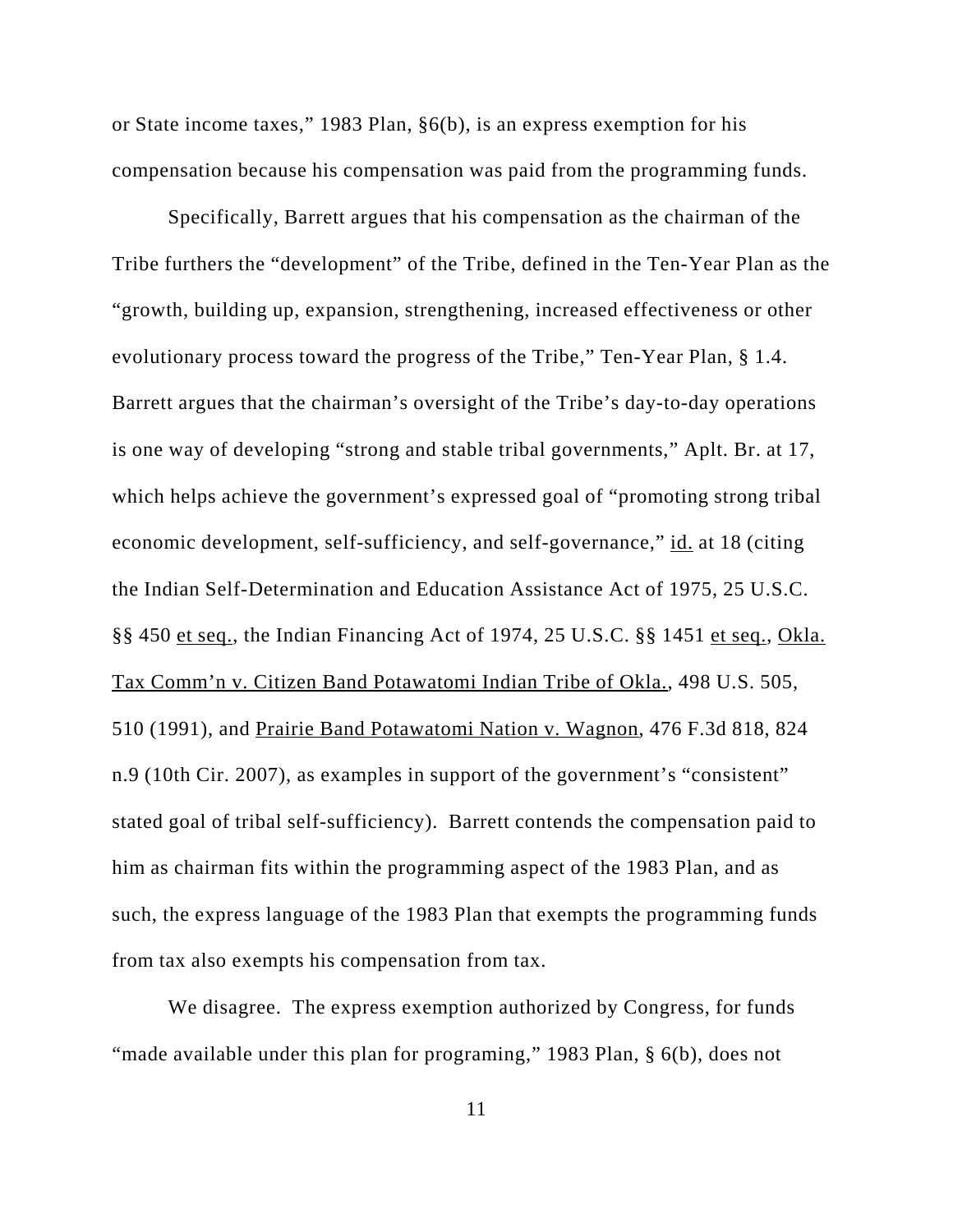encompass the compensation paid to Barrett as the chairman of the Tribe. The funds available under the 1983 Plan for programming were the funds authorized by the Ten-Year Plan. The Ten-Year Plan authorized the use of the funds for acquisition, development and maintenance. Barrett argues his compensation falls within the definition of development, but the Ten-Year Plan defines development as "those activities and/or actions undertaken by the Tribe to in some way cause growth, building up, expansion, strengthening, increased effectiveness or other evolutionary process toward the progress of the Tribe economically and/or socially, and/or governmentally." Ten-Year Plan, § 1.4. Barrett's compensation for the oversight of day-to-day operations cannot be considered development under the expressed definition of the term. Payment of a salary to Barrett, who filled the long-standing and long-defined position of tribal chairman is not an expenditure for an "evolutionary process toward the progress of the Tribe economically and/or socially, and/or governmentally."

In addition, even if the compensation paid to Barrett as chairman of the Tribe would satisfy the intended-use criteria of the programming funds, the tax exemption reference in the 1983 Plan is not sufficiently specific to exempt Barrett's salary from federal taxation. See Mescalero Apache Tribe v. Jones, 411 U.S. 145, 156 (1973) (noting that the Supreme Court "has repeatedly said that tax exemptions are not granted by implication" and that if Congress intends a tax exemption, "it should say so in plain words. Such a conclusion can not rest on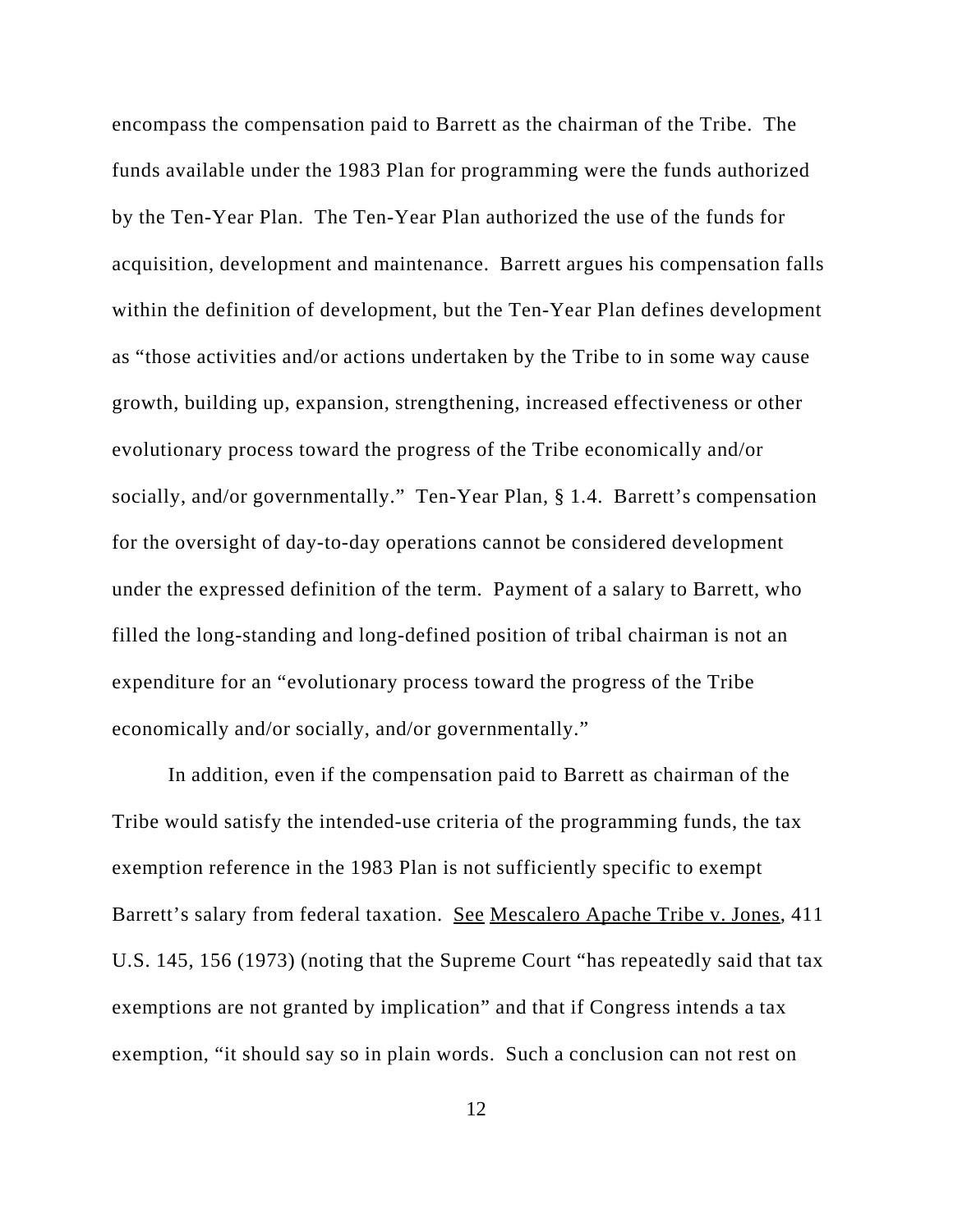dubious inferences" (internal quotations omitted)). If the annual compensation paid to a tribal chairman was to be exempt from taxation, it could have been easily and plainly expressed.

As a result, because Barrett's compensation was not expressly exempt from federal income tax, the district court was correct to grant summary judgment in favor of the United States on Barrett's claim for a refund.<sup>6</sup> Although Barrett cites sources which emphasize the government's strong desire for American Indians to progress toward tribal self-sufficiency, this goal does not trump the long-standing requirement that an exemption from the payment of taxes must be explicitly stated. <u>See Okla. Tax Comm'n</u>, 498 U.S. at 510 (noting "Congress' desire to

<sup>&</sup>lt;sup>6</sup> Providing further support, multiple decisions from the Tax Court have held that amounts received by Native Americans for serving as tribal officials are not exempt from tax. See Allen v. Comm'r, 91 T.C.M. (CCH) 673 (2006), aff'd, 204 F. App'x 564 (7th Cir. 2006) (unpublished) (concluding the chairman of tribe was liable for tax on his salary and the fact that the tribe is a non-taxable entity was irrelevant); Doxtator v. Comm'r, 89 T.C.M. (CCH) 1270 (2005) (concluding the tribal official was subject to income tax on compensation received for rendering services to tribe because no exemption was found); Allen v. Comm'r, T.C. Memo 2005-118 (2005) (concluding that payments to tribal executive assistant were taxable income because no treaty or legislation exempted the payments); Hoptowit v. Comm'r, 78 T.C. 137, 145-48 (1982), aff'd, 709 F.2d 564 (9th Cir. 1983) (concluding that a tribal council member was liable for tax on payments received from the tribe's trust funds); Jourdain v. Comm'r, 71 T.C. 980, 987 (1979), aff'd, 617 F.2d 507 (8th Cir. 1980) (concluding that a tribal chairman's salary paid from tribal trust funds is taxable to the tribal chairman). Although none of these cases has the same facts and purported exemption from tax as that urged herein, see Aplt. Reply Br. at 7-9 (discussing how cases are factually dissimilar), they provide support for our holding because they all refuse to find an exemption where none is expressly provided.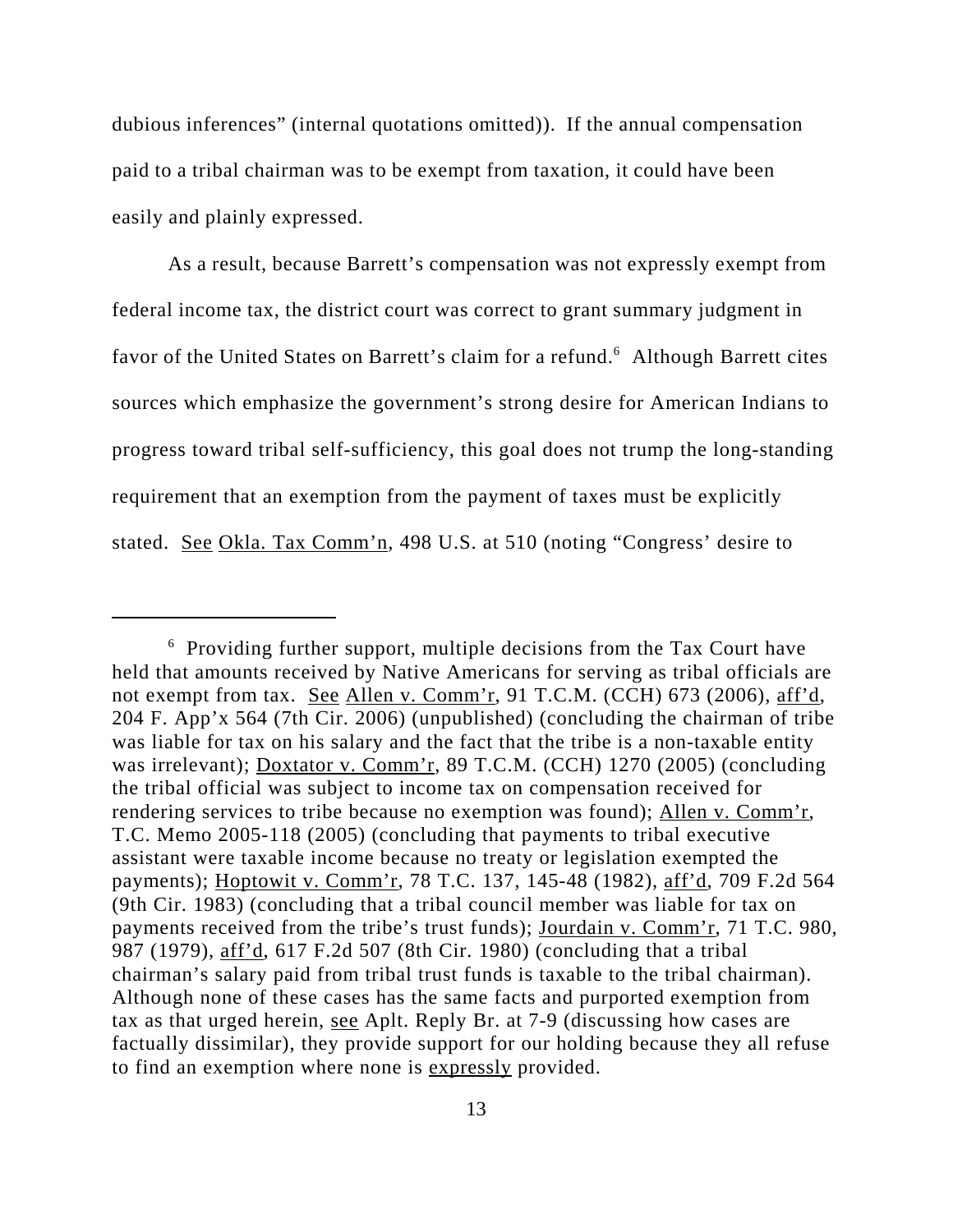promote the goal of Indian self-government, including its overriding goal of encouraging tribal self-sufficiency and economic development" and therefore refusing to "modify the long-established principle of tribal sovereign immunity" (internal quotations omitted)); Squire, 351 U.S. at 6-7 (recognizing that the United States has authority to tax American Indian U.S. citizens as long as there is no express exemption from tax).

# *C. Accuracy-Related Penalty*

Section 6662 of the Internal Revenue Code imposes a 20 percent accuracyrelated penalty on the portion of underpayment of tax attributable to negligence or disregard of rules or regulations. See 26 U.S.C. §§ 6662(a) (mandating a tax "equal to 20 percent of the portion of the underpayment"),  $6662(b)(1)$  (applying penalty for "[n]egligence or disregard of rules or regulations").

The "negligence" contemplated by the statute is "any failure to make a reasonable attempt to comply with the provisions" of the tax law. Id.  $\S$  6662(c). "Negligence is defined as the 'lack of due care or failure to do what a reasonable or ordinarily prudent person would do under the circumstances.'" Van Scoten v. Comm'r, 439 F.3d 1243, 1252 (10th Cir. 2006) (quoting Anderson v. Comm'r, 62 F.3d 1266, 1271 (10th Cir. 1995)).

The term "disregard" includes "any careless, reckless, or intentional disregard of rules or regulations." Treas. Reg. § 1.6662-3(b)(2). Disregard of rules or regulations is careless if "the taxpayer does not exercise reasonable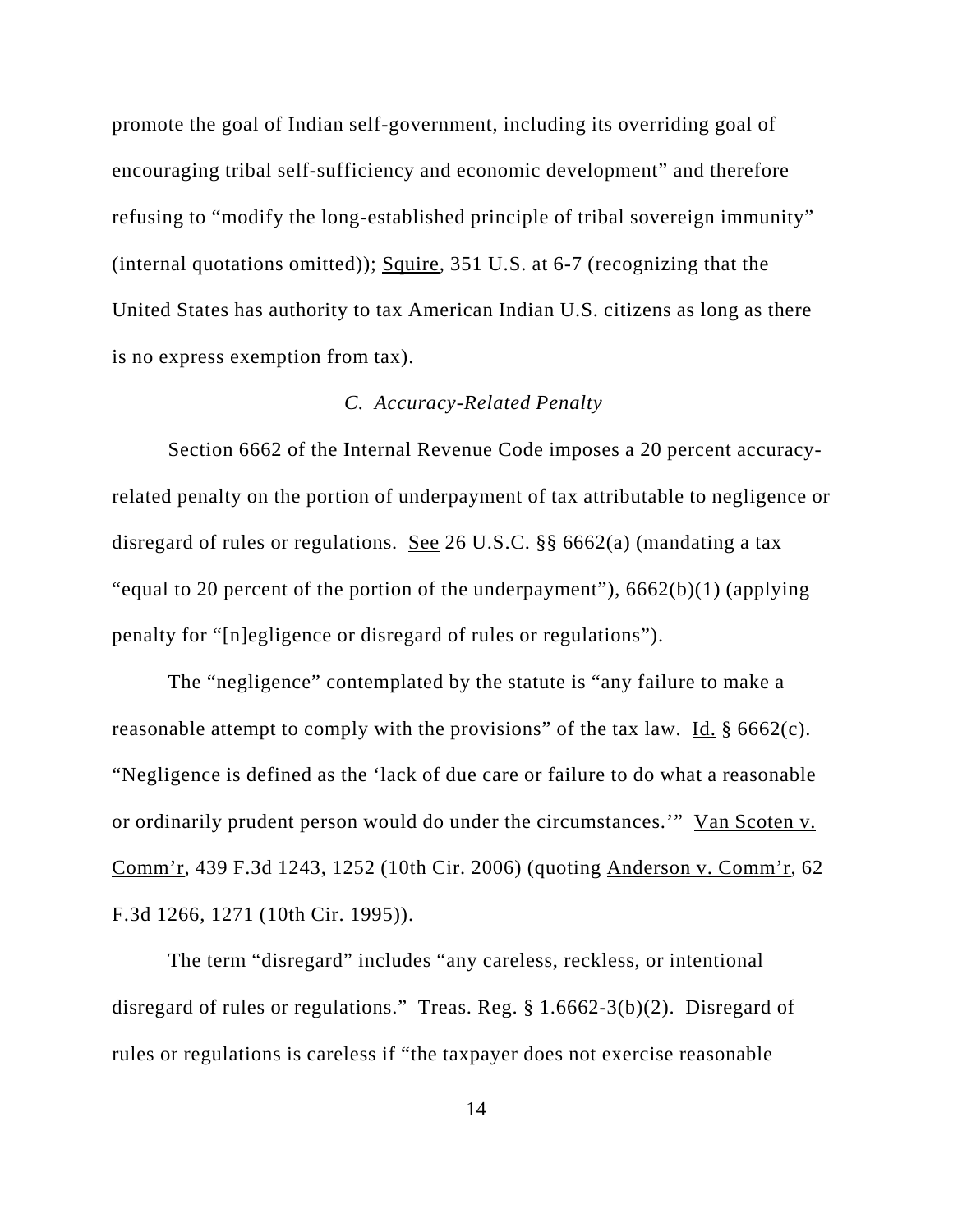diligence to determine the correctness of a return position" and is reckless if "the taxpayer makes little or no effort to determine whether a rule or regulation exists, under circumstances which demonstrate a substantial deviation from the standard of conduct that a reasonable person would observe." Treas. Reg. § 1.6662-3(b)(2); see also Neely v. Comm'r, 85 T.C. 934, 947 (1985) (stating that negligence is lack of due care or failure to do what a reasonable person would do under the circumstances).

Under  $\S$  6664(c)(1), however, no penalty will be imposed "if it is shown that there was a reasonable cause for such [underpayment] and that the taxpayer acted in good faith with respect to such [underpayment]." 26 U.S.C.  $\S 6664(c)(1)$ (emphasis added). "The determination of whether a taxpayer is entitled to [this] exception 'is made on a case-by-case basis, taking into account all pertinent facts and circumstances.'" Van Scoten, 439 F.3d at 1259 (quoting Treas. Reg. § 1.6664-4(b)(1)). "Reasonable cause and good faith might be indicated by 'an honest misunderstanding of fact or law that is reasonable in light of the experience, knowledge, and education of the taxpayer,' but 'reasonable cause and good faith is not necessarily indicated by reliance on facts that, unknown to the taxpayer, are incorrect.'"  $\underline{Id}$ . (quoting same).

Regarding the imposition of penalties in cases commencing after July 22, 1998, § 7491(c) places the burden of production on the IRS, "in any court proceeding with respect to the liability of any individual for any penalty." 26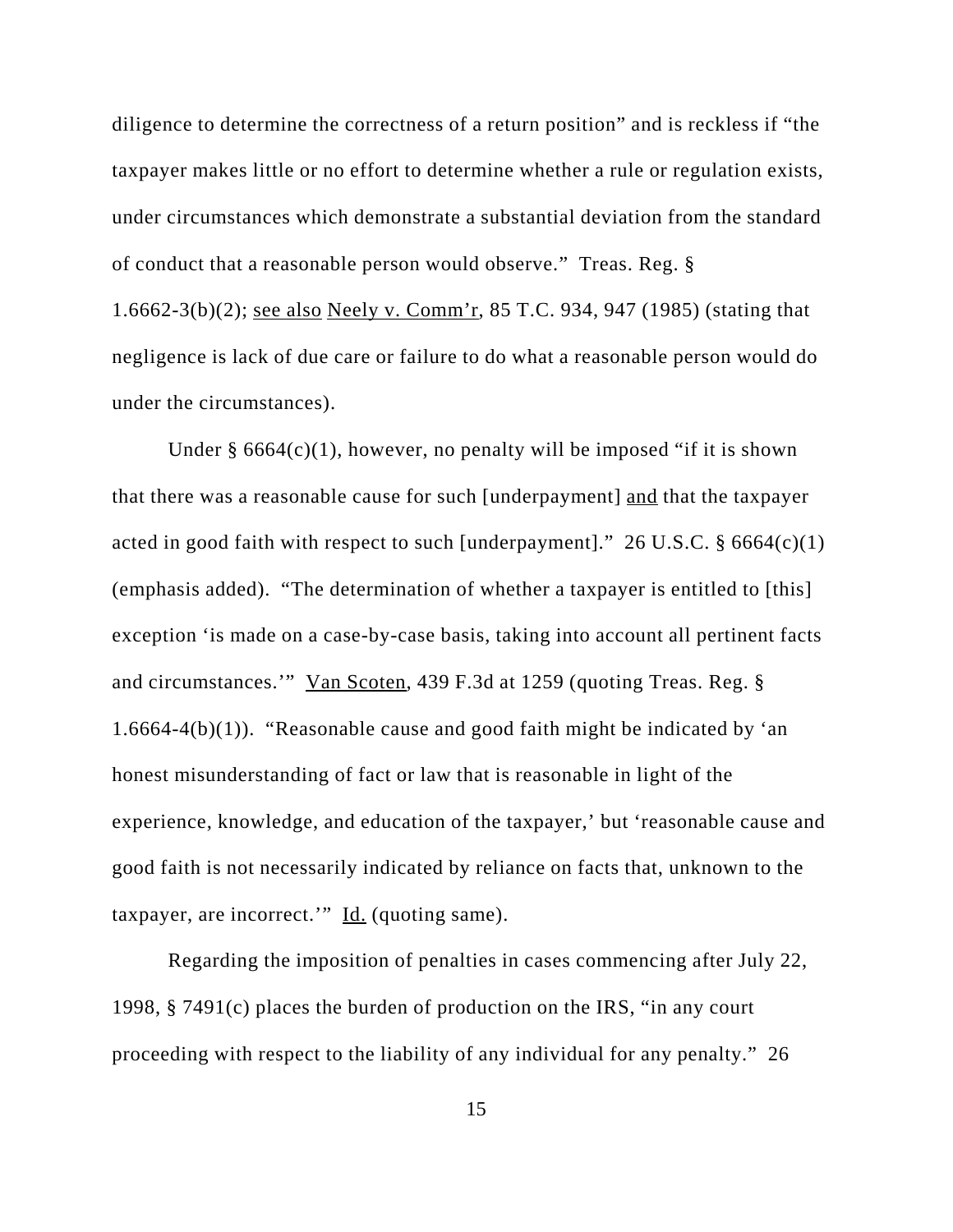U.S.C. § 7491(c). As a result, the government had the burden of coming forward in the district court with sufficient evidence to support imposition of a penalty on Barrett. Higbee v. Comm'r, 116 T.C. 438, 446 (2001).

Barrett argues that the district court erred by not requiring the United States to meet its burden of production under § 7491(c). Aplt. Br. at 24-26. The United States responds that the facts stipulated by the parties were sufficient to meet the government's burden of production, but in its briefing points to no specific stipulations at all, let alone stipulations which fall within the definition of negligence outlined above.<sup>7</sup> See Aple. Br. at 27. The district court addressed the summary judgment motions regarding the penalty by analyzing "whether the plaintiffs have set out sufficient evidence to create a material fact question as to the propriety of the accuracy-related penalty under 28 U.S.C. Sec. 6662." Aplt.

 $7$  At oral argument, the United States argued its burden of production was met by merely establishing that the income received by the taxpayer was taxable and was not disclosed, citing Allen v. Comm'r, 2005 T.C.M. 118 (RIA) (2005). However, the penalty provision at issue in Allen was 26 U.S.C. § 6662(b)(2). Section 6662(b)(2) provides for an accuracy-related penalty for any "substantial understatement" of income tax. A "substantial understatement" occurs when "the amount of the understatement for the taxable year exceeds the greater of—(i) 10 percent of the tax required to be shown on the return for the taxable year, or (ii) \$5,000." 26 U.S.C. §  $6662(d)(1)(A)(i)$ –(ii). Therefore, the United States met its burden of production in Allen by showing an underpayment had occurred and by simply pointing out the amount of the underpayment.

Here,  $\S 6662(b)(1)$  negligence, not  $\S 6662(b)(2)$  "substantial understatement," is at issue. Therefore, Allen is not persuasive authority for concluding that Barrett's failure to report his compensation as taxable income is sufficient to meet the United States' burden on § 6662(b)(1) negligence.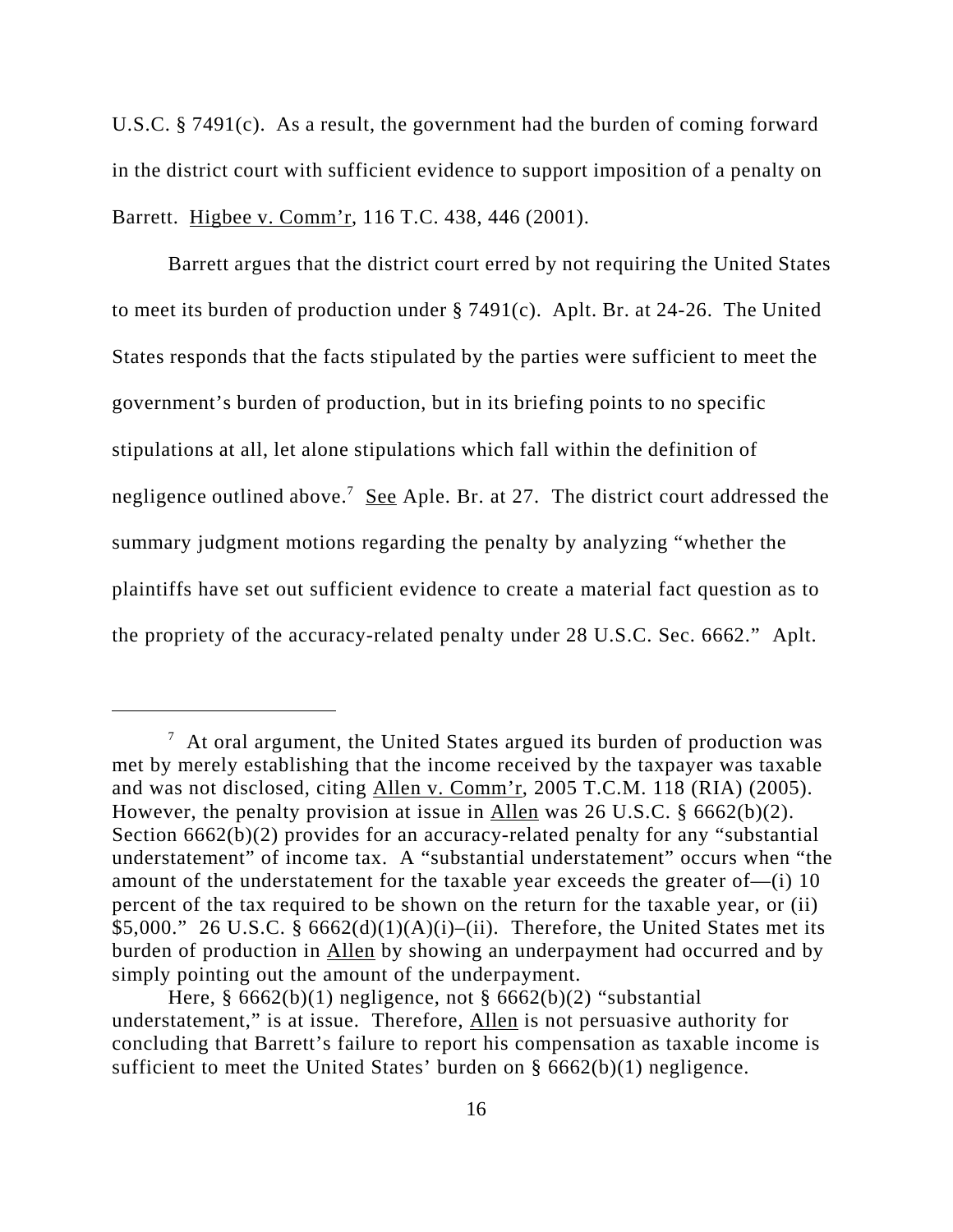Br. Ex. A at 10. The district court then set out the legal standards for the imposition of a penalty, but never addressed the United States' burden of production to show negligence. The district court simply addressed whether Barrett had met the "reasonable cause and good faith" exception to the negligence standard permitted by  $\S$  6664(c)(1). Id. at 11-14.

However, because we are convinced that the record adequately supports the imposition of the accuracy-related penalty, and because the parties have had a fair opportunity to address whether the penalty should apply, we affirm the district court. See Thomas v. City of Blanchard, 548 F.3d 1317, 1327 n.2 (10th Cir. 2008) (holding that "we can affirm on any ground adequately supported by the record 'so long as the parties have had a fair opportunity to address that ground'" (quoting Shero v. City of Grove, 510 F.3d 1196, 1201 n.2 (10th Cir. 2007))). The parties contested the imposition of the accuracy-related penalty, and the related burden of production, in their summary judgment briefings. E.g., ROA Vol. II at 276-79 (United States' memorandum in support of motion for summary judgment; recognizing burden of production on penalty and arguing that Barrett was liable for the penalty because he intentionally failed to disclose his income despite the lack of authority supporting his position); id. at 331-32 (Barrett's cross-motion for summary judgment; recognizing that the United States has the penalty burden of production and arguing the United States' burden had not been met); id. at 359- 61 (Barrett's response to the United States' motion for summary judgment;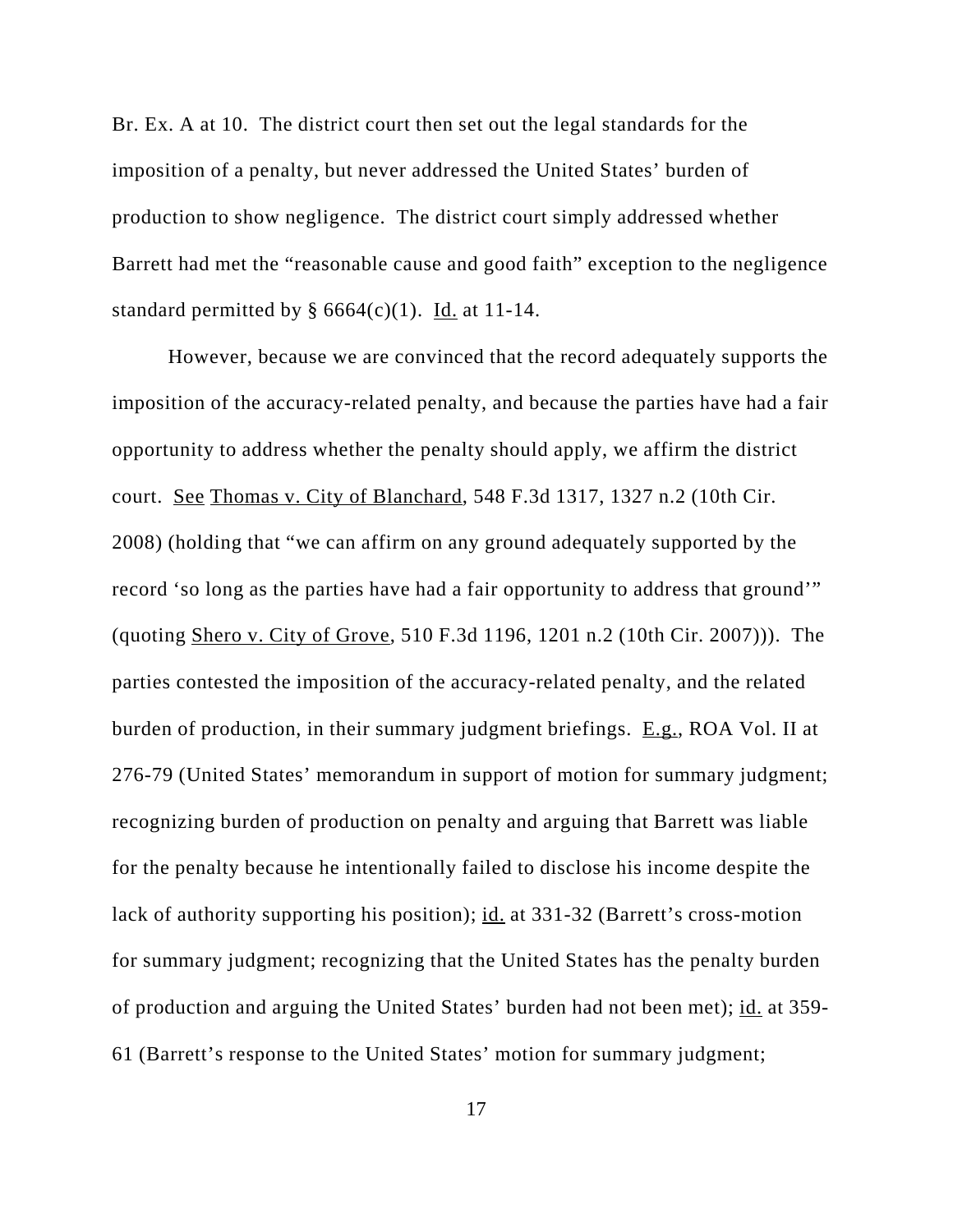arguing that United States failed to meet its burden of production); id. at 384-88 (United States' response to the penalty portion of Barrett's cross-motion for summary judgment).

We may infer from the parties' stipulation of facts that Barrett relied only on his personal reading of the law to form the conclusion that his compensation was nontaxable. See ROA Vol. I at 28,  $\parallel$  37 ("On or after 1993, Barrett became aware of certain rulings of the Internal Revenue Service, including Revenue Ruling 59-354 regarding the taxability of amounts paid to tribal council members or otherwise exempt by statute or treaty. In 1996, Barrett concluded that he could be paid from the earnings accrued from the Tribe's trust fund and that he would be exempt from taxes from such income, so he suggested to the Business Committee that he be paid from the trust fund."). A reasonable taxpayer in Barrett's position would not rely solely on his or her own analysis of the law to conclude his compensation was exempt. He was confronted with complicated legal authority, compensation is normally taxed, and he did not seek professional advice. The evidence was sufficient to sustain the United States' burden of production.

We also affirm the district court's finding that Barrett had not shown reasonable cause for the underpayment of his taxes, and therefore did not rebut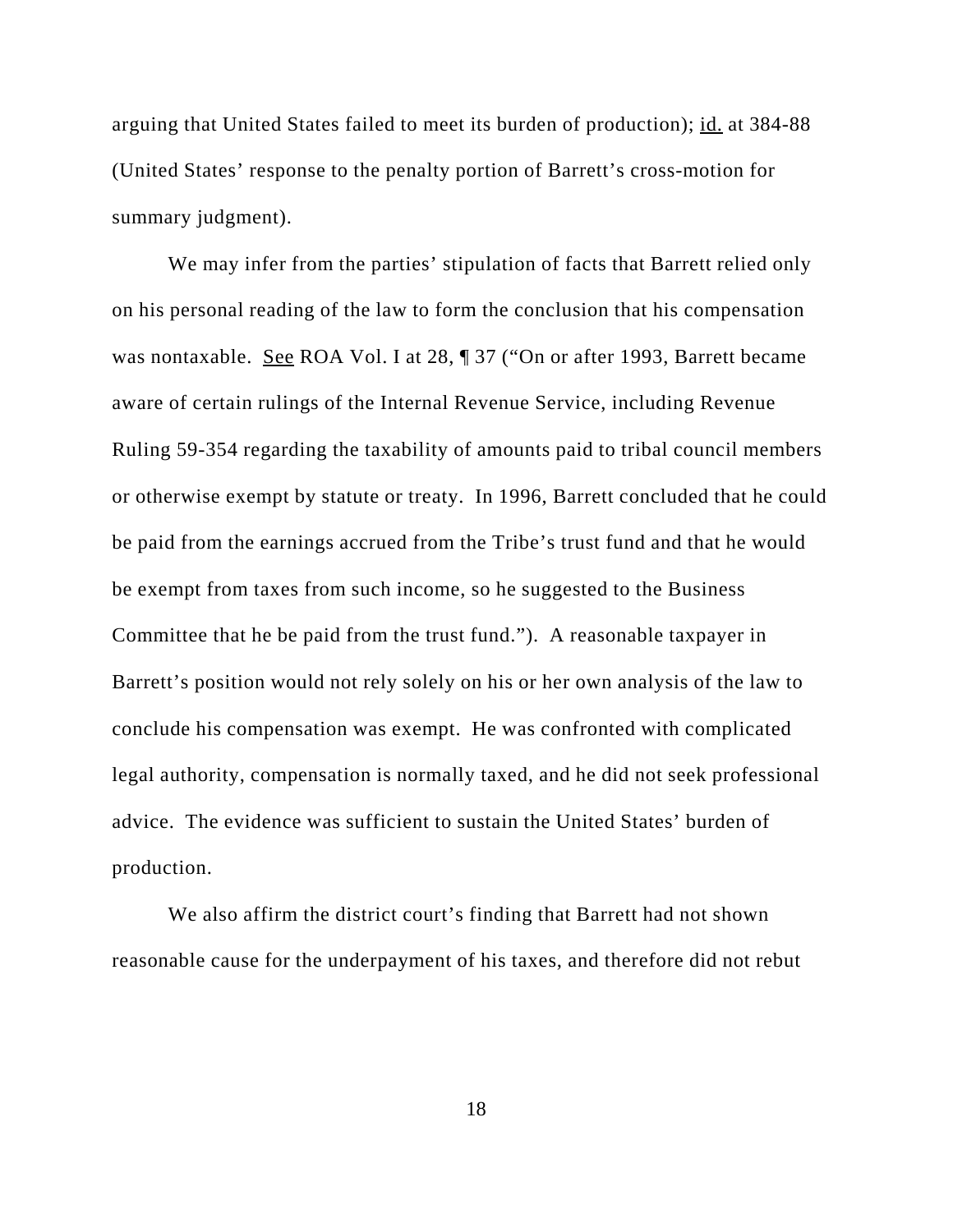the United States' showing on the accuracy-related penalty.<sup>8</sup> The district court

found:

The only authority to which the plaintiffs point in justifying the reasonableness of their filing was their reading of Revenue Ruling 59-384, particularly its reference to income potentially being exempt due to treaties or statutes, and their reading of the various statutes and plans adopted pursuant to them. However, the referenced revenue ruling clearly points out the general principles of law applicable in this area: that payments to tribal members are includable in the member's gross income unless an exemption "derive[s] plainly" from a statute or treaty. The relatively convoluted argument upon which the plaintiffs rely to trace their theory of nontaxability cannot be said to be "plain" by any stretch. Not only is it contrary to the general principles of taxability of payments to tribal members, but it also substantially misreads the statutes in question, taking provisions of them which are directed to taxation of the Tribe and applying them instead to taxation of the recipients of tribal funds. It applies various tax exemption provisions in ways and contexts outside their proper scope. In any event, the court concludes that the plaintiffs' position as to the tax treatment of Barrett's salary, though inventive, is outside the bounds of what can be termed objectively reasonable. Under these circumstances, the court concludes that the underpayment was attributable to negligence or disregard and the penalty was therefore properly imposed.

<sup>&</sup>lt;sup>8</sup> The district court stated that if the penalty question turned only on Barrett's subjective good faith, it would likely conclude that this would create a fact issue. ROA Vol. II at 407-08. Because we affirm the district court on the "reasonable cause" prong, we need not reach the "good faith" prong of the 26 U.S.C. § 6664(c)(1) exception to the imposition of an accuracy-related penalty. See 26 U.S.C. §  $6664(c)(1)$  (stating that no penalty will be imposed "if it is shown that there was a reasonable cause for such [underpayment] and that the taxpayer acted in good faith with respect to such [underpayment]" (emphasis added)).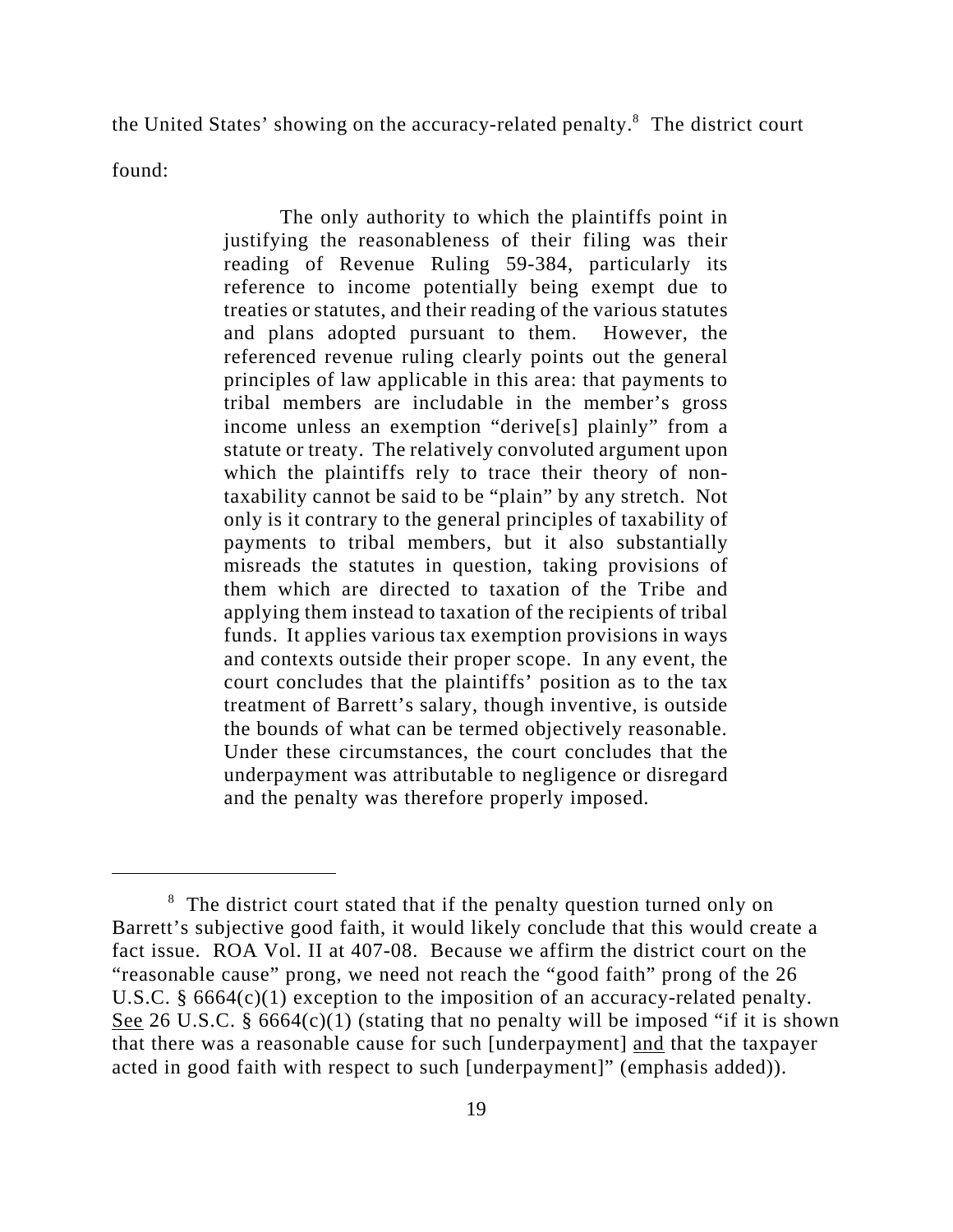ROA Vol. II at 408-09 (internal footnotes omitted).

The determination of reasonable cause and good faith is made on a case-by-case basis, taking into account all pertinent facts and circumstances. Treas. Reg.  $\S 1.6664-4(b)(1)$ . The most important factor is the extent of the taxpayer's effort to assess the proper tax liability. Id. "Circumstances that may indicate reasonable cause and good faith include an honest misunderstanding of fact or law that is reasonable in light of the experience, knowledge, and education of the taxpayer." Id.

For substantially the same reasons expressed by the district court, we conclude that Barrett did not establish reasonable cause for the underpayment of taxes, and therefore did not rebut the United States' showing on the accuracyrelated penalty. Barrett's determination that the salary paid to him as chairman of the Tribe was exempt from federal income tax is not reasonable in light of Barrett's experience, knowledge, and education. Barrett made no effort to ascertain his tax status beyond his own interpretation of the convoluted, historical legislation, revenue regulations, and tribal treaties. Barrett's efforts to assess his proper tax liability for his salary as chairman were incredibly minimal—almost non-existent. As a result, Barrett has raised no genuine issue of material fact with respect to reasonable cause for his tax underpayment, and the district court was correct to grant summary judgment in favor of the United States on the accuracyrelated penalty.